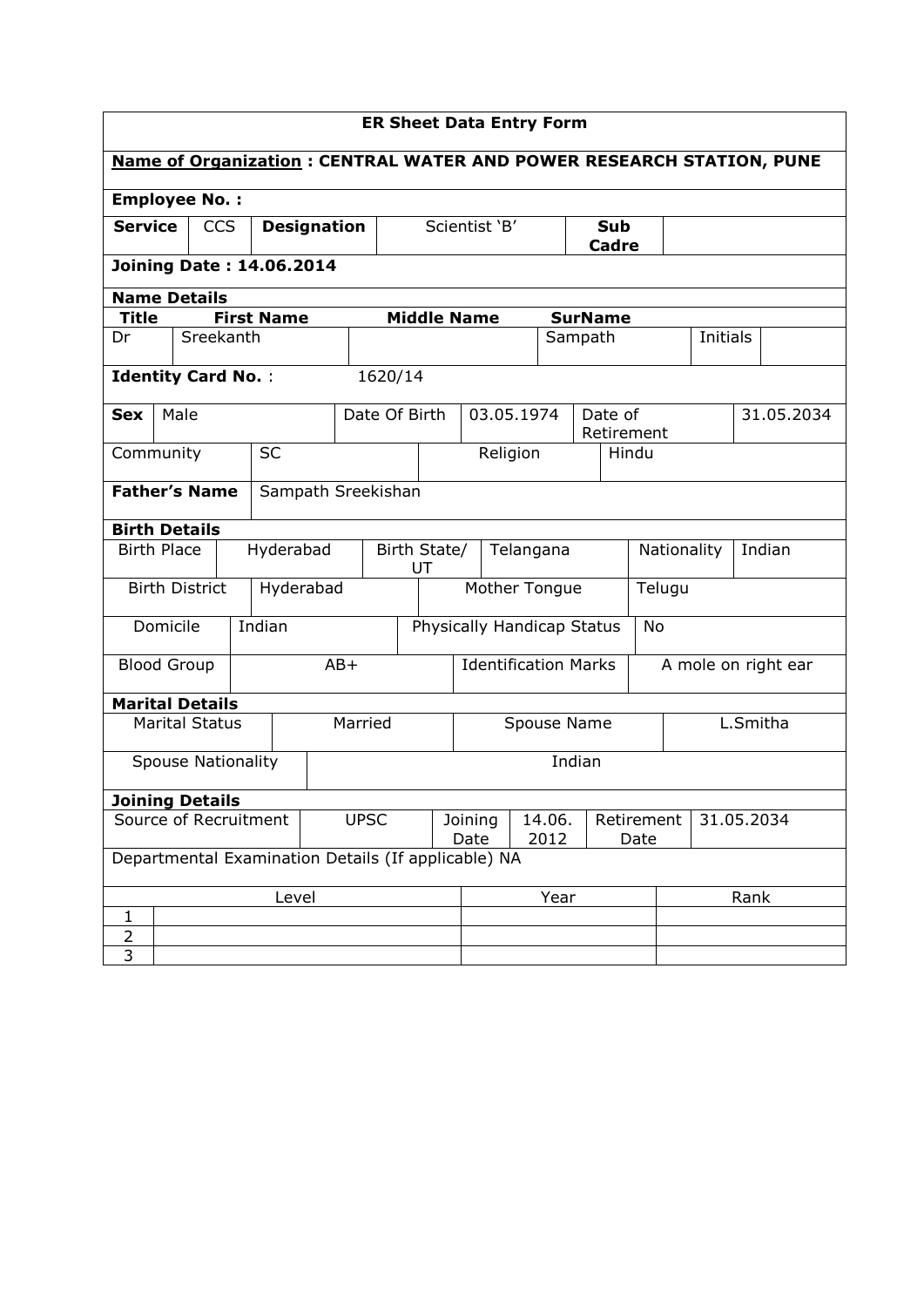| Remarks (if any)                          |                  |             |              |              |  |  |  |  |  |  |  |
|-------------------------------------------|------------------|-------------|--------------|--------------|--|--|--|--|--|--|--|
| Languages known                           |                  |             |              |              |  |  |  |  |  |  |  |
|                                           | Name of Language | <b>Read</b> | <b>Write</b> | <b>Speak</b> |  |  |  |  |  |  |  |
| Indian Languages<br>$\mathbf{1}$<br>Known | English          |             |              |              |  |  |  |  |  |  |  |
| $\overline{2}$                            | Hindi            |             |              |              |  |  |  |  |  |  |  |
| 3                                         | Telugu           |             |              |              |  |  |  |  |  |  |  |
| $\overline{4}$                            |                  |             |              |              |  |  |  |  |  |  |  |
| 5                                         |                  |             |              |              |  |  |  |  |  |  |  |
|                                           |                  |             |              |              |  |  |  |  |  |  |  |
| Foreign Languages<br>Known                | Nil              |             |              |              |  |  |  |  |  |  |  |
| $\overline{2}$                            |                  |             |              |              |  |  |  |  |  |  |  |
| 3                                         |                  |             |              |              |  |  |  |  |  |  |  |

## Details of deputation (if applicable)

| Name of the Office | Post held at that<br>time in parent office | Name of post<br>(selected for<br>deputation |       | Period of deputation |  |
|--------------------|--------------------------------------------|---------------------------------------------|-------|----------------------|--|
| NIL                |                                            |                                             | Since | From                 |  |
|                    |                                            |                                             |       |                      |  |

## Details of Foreign Visit

| SI.<br>No. | Place of Visit | Date of<br>visit | Post held at<br>that time | Whether it  <br>is a<br>personal or<br>official visit | Details of visit |
|------------|----------------|------------------|---------------------------|-------------------------------------------------------|------------------|
|            | NIL            |                  |                           |                                                       |                  |

## Transfer/Posting Detail (if applicable)

| Place          | Period of posting |            |  |  |  |  |  |
|----------------|-------------------|------------|--|--|--|--|--|
|                | From              | Гo         |  |  |  |  |  |
|                |                   |            |  |  |  |  |  |
|                |                   |            |  |  |  |  |  |
| SWH Div, CWPRS | 22.06.2012        | 15.04.2013 |  |  |  |  |  |
|                |                   |            |  |  |  |  |  |
| $HAPT - I$     | 16.04.2013        | Till Date  |  |  |  |  |  |